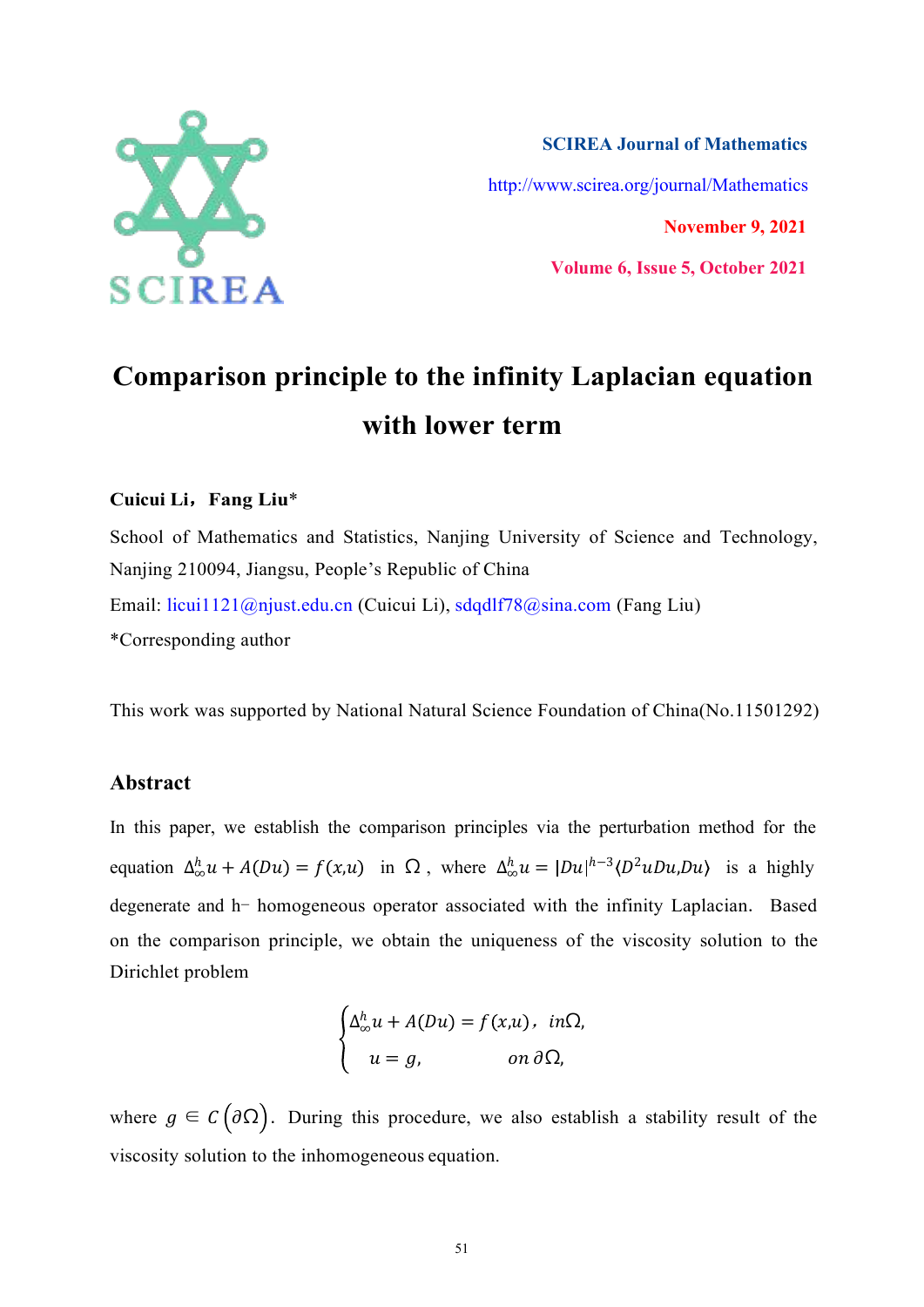**Keywords**: infinity Laplacian; viscosity solutions; comparison principle; stability.

**2010 Mathematic Subject Classification.** 35D40; 35B51; 34D20; 35J70.

## **1. Introduction**

In this paper, we consider the following inhomogeneous problems for  $g \in C(\partial \Omega)$ :

$$
\begin{cases} \Delta_{\infty}^{h} u + A(Du) = f(x, u), in \Omega, \\ u = g, \qquad \text{on } \partial \Omega, \end{cases}
$$
 (1.1)

where  $\Omega$  be a bounded domain in  $\mathbb{R}^n$  ( $n \ge 2$ ),  $A(p):\mathbb{R}^n \to \mathbb{R}$  is continuous and homogeneous of degree  $h, f(x,t) \in C(\Omega \times \mathbb{R})$  is non-decreasing in the second variable  $t, \Delta_{\infty}^{h}$  is a highly degenerate elliptic operator given by

$$
\Delta_{\infty}^h u = |Du|^{h-3} \sum_{i,j=1}^n u_i u_j u_{ij}, \ \ h > 1.
$$

Notice that the operator  $\Delta_{\infty}^{h}$  is not in divergence form. Hence, the notion of the solution is understood here in the viscosity sense introduced by Crandall, Lions [9], and Crandall, Evans, Lions [10].

For the case  $h = 1$ ,  $\Delta_{\infty}^h u$  is the 1-homogeneous normalized infinity-Laplacian operator,

$$
\Delta_{\infty}^N u = |Du|^{-2} \langle D^2 u Du, Du \rangle.
$$

And there is a "tug-of-war" game approach to the following normalized infinity Laplacian Dirichlet problem mentioned in [23],

$$
\begin{cases}\n\Delta_{\infty}^{N} u = f(x), & in \Omega, \\
u = g, & on \partial \Omega.\n\end{cases}
$$
\n(1.2)

In [19], Lu and Wang gave a different proof from the PDEs perspective for the existence and uniqueness of the viscosity solution of the problem  $(1.2)$ . One can see [4, 15, 18, 22, 24], etc. for more about stochastic approach related to the normalized  $\infty$  -Laplacian operator.

For the case  $h = 3$ ,  $\Delta_{\infty}^h u$  is the 3-homogeneous infinity-Laplacian operator,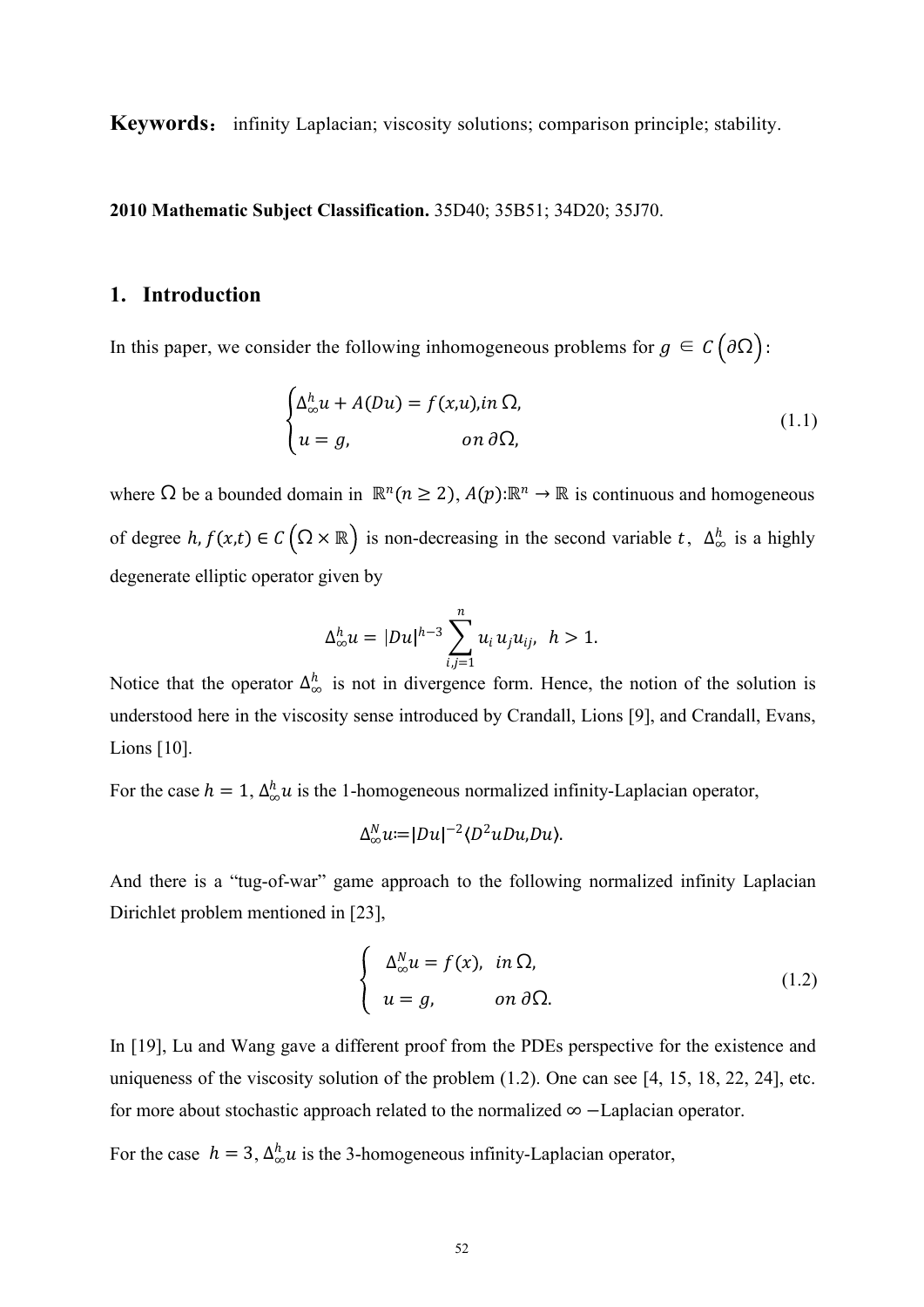$$
\Delta_{\infty}u:=|Du|^2\Delta_{\infty}^N u.
$$

The infinity Laplacian  $\Delta_{\infty}$  was first introduced by Aronsson [2] in connection with the geometric problem of finding the so-called absolutely minimizing Lipschitz extension. For more properties of the infinity harmonic functions (the viscosity solution to  $\Delta_{\infty} u = 0$ ), one can see the works of Crandall [7], Crandall, Evans and Gariepy [8], Aronsson, Crandall and Juutinen [3], and the references therein.

For other h, we have  $\Delta_{\infty}^h u = |Du|^{h-3}\Delta_{\infty} u = |Du|^{h-1}\Delta_{\infty}^N u$ .

In [20], Lu and Wang proved the comparison principle and existence of the viscosity solution to the infinity Laplace equation

$$
\Delta_{\infty}u=f(x)
$$

under Dirichlet condition. Moreover, they also obtained the stability of the viscosity solutions to  $\Delta_{\infty} u = f(x)$ . It should be pointed out that they constructed a counterexample to show that the uniqueness does not hold if the inhomogeneous term  $f(x)$  changes its sign. A counterexample is given for the normalized infinity Laplacian equation

$$
\Delta_{\infty}^N u = f(x)
$$

in [23]. In [5], Bhattacharya and Mohammed considered the comparison principle, existence and nonexistence of the viscosity solutions to a general infinity Laplacian equation with zero order term

$$
\Delta_{\infty}u=f(x, u)
$$

with Dirichlet condition. In [17], Liu and Yang established the existence of the viscosity solution to the Dirichlet problem of the  $h$ -infinity Laplacian

$$
\Delta_{\infty}^h u = f(x).
$$

In this paper, we are interested in the problem (1.1) not only because it is strong degenerate and nonlinear but also it has many applications such as in optimal mass transportation [12, 14], mathematical finance [21], digital image processing [1, 6, 13], etc.

Now we state our main results as follows.

**Theorem 1.1** (Comparison principle). Suppose that  $f(x,t) \in C(\Omega \times \mathbb{R})$  is positive (negative)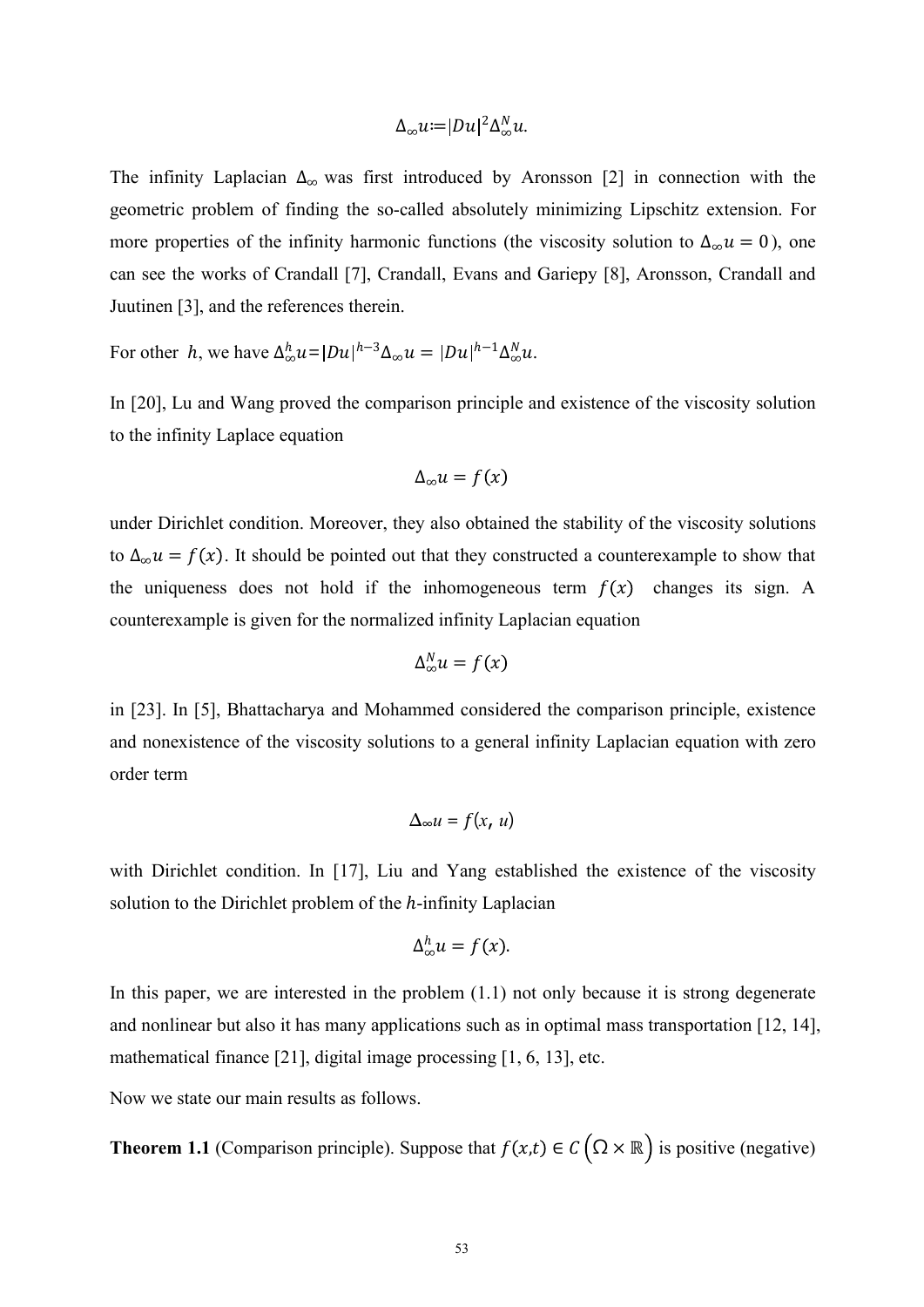and non-decreasing in t. Assume that  $u\in\mathcal{C}\left(\Omega\right)$  and  $v\in\mathcal{C}\left(\Omega\right)$  satisfy

$$
\Delta_{\infty}^h u + A(Du) \ge f(x, u), \quad x \in \Omega
$$

and

$$
\Delta_{\infty}^h v + A(Dv) \le f(x,v), \ x \in \Omega
$$

in the viscosity sense. If  $u \le v$  on  $\partial \Omega$ , then  $u \le v$  in  $\Omega$ .

Due to the strong degeneracy of the operator  $\Delta_{\infty}^h$ , we adopt the perturbation method based on the viscosity solutions theory to establish the comparison principle. With the comparison principle in hand, the uniqueness of the Dirichlet problem  $(1.1)$  follows immediately.

**Theorem 1.2** (uniqueness). If  $f(x,t) \in C(\Omega \times \mathbb{R})$  is positive (negative) and non-decreasing in  $t$ , then there exists at most one viscosity solution to the Dirichlet problem  $(1.1)$ .

Based on the double variables argument, we can give the following stability result of the viscosity solutions.

**Theorem 1.3** (stability). Let  ${f_k}_{k=1}^{\infty}$  be a sequence of non-negative functions in  $C(\Omega)$  such that  $f_k \to f$  locally uniformly in  $\Omega$  for some  $f \in C(\Omega)$ . Suppose that for each positive integer  $k, u_k \in C(\overline{\Omega})$  is a viscosity solution to the problem

$$
\begin{cases} \Delta_{\infty}^{h} u = f_{k}, & \text{in } \Omega, \\ u_{k} = g & \text{on } \partial \Omega \end{cases}
$$

such that  $u_0 \le u_k \le u_\infty$  in  $\Omega$ , for some functions  $u_0$  and  $u_\infty$  in  $C(\Omega)$ , with  $u_0 = u_\infty = g$  on  $\partial\Omega$ . Then  $\{u_k\}$  has a subsequence that converges locally uniformly in  $\Omega$  to a viscosity solution  $u \in C\left(\Omega\right)$  to the problem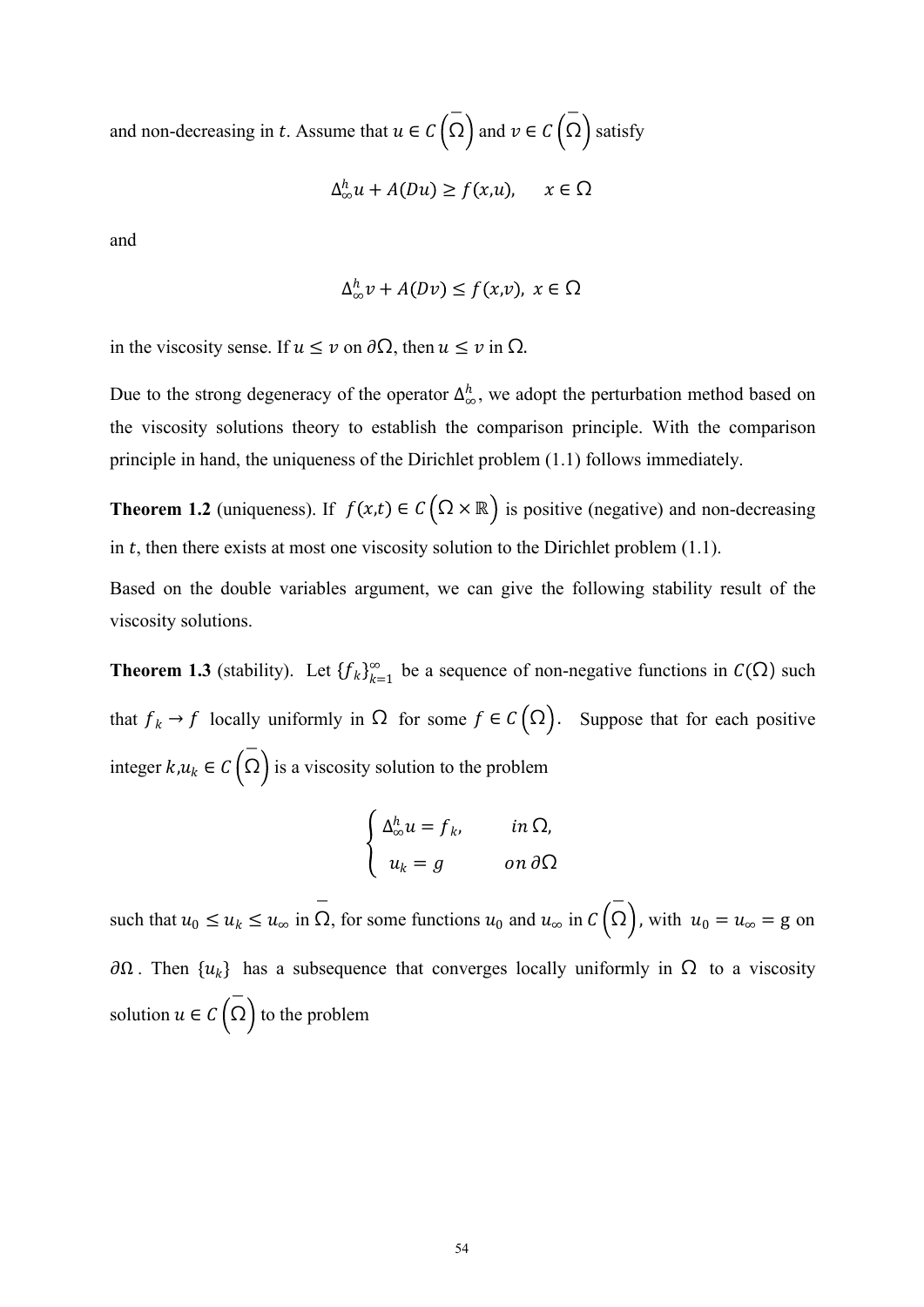$$
\begin{cases}\n\Delta_{\infty}^{h} u = f_{k}, & in \Omega, \\
u_{k} = g, & on \partial \Omega.\n\end{cases}
$$
\n(1.3)

The paper is organized as follows. In Section 2, we state the definition of viscosity solutions to the Dirichlet problem (1.1). In Section 3, we prove the comparison principle to  $\Delta_{\infty}^h u$  +  $A(Du) = f(x, u)$ , based on the double variables method. And we also use the perturbation method to prove the stability of the viscosity solution.

#### **2. Definition of viscosity solutions**

In this section, we first introduce the definition of the viscosity solutions to the problem (1.1), and then establish the comparison principles via the perturbation method for the equation

$$
\Delta_{\infty}^{h} u + A(Du) = f(x, u), \quad in \Omega.
$$
 (2.1)

Since the operator has no divergence structure, we define the viscosity solution by the semi continuous extension. See for example [11, 16,19], etc. We remark that the singularity is removable for  $h > 1$ . Then for  $F_h: S \times (\mathbb{R}^n{0}) \to \mathbb{R}$  and

$$
F_h(M,p)=|p|^{h-3}(Mp)\cdot p+A(p),
$$

where S denotes the set of  $n \times n$  real symmetric matrices, we can rewrite the equation (2.1) as

$$
F_h(D^2u, Du) = f(x, u), \quad x \in \Omega.
$$

Due to  $A(p) \in C(\mathbb{R}^n)$  is homogeneous of degree h, we obtain  $A(0) = 0$ . Since  $h > 1$ , then we have  $\lim_{p\to 0} F_h(M,p) = 0$  for arbitrary  $M \in \mathbb{S}$ . That is, the operator  $\Delta_{\infty}^h$  is continuous for  $\lambda$ <sup>h</sup> is continuous for  $h > 1$ . Therefore, we can define the continuous extension of  $F_h$  as follows,

$$
\overline{F_h}(M,p):=\begin{cases}F_h(M,p),&\text{ if }p\neq 0,\\0,&\text{ if }p=0.\end{cases}
$$

Now we state the definition of viscosity solutions to the problem (1.1).

**Definition 2.1.** Suppose that  $u:\Omega \to \mathbb{R}$  is an upper semi-continuous function and  $u \leq g$  on ∂Ω. If for every  $x_0$  ∈ Ωand  $\varphi$  ∈  $C^2(\Omega)$  such that  $u(x_0) = \varphi(x_0)$  and  $u(x) \le \varphi(x)$  for all  $x \in \Omega$  near  $x_0$ , there holds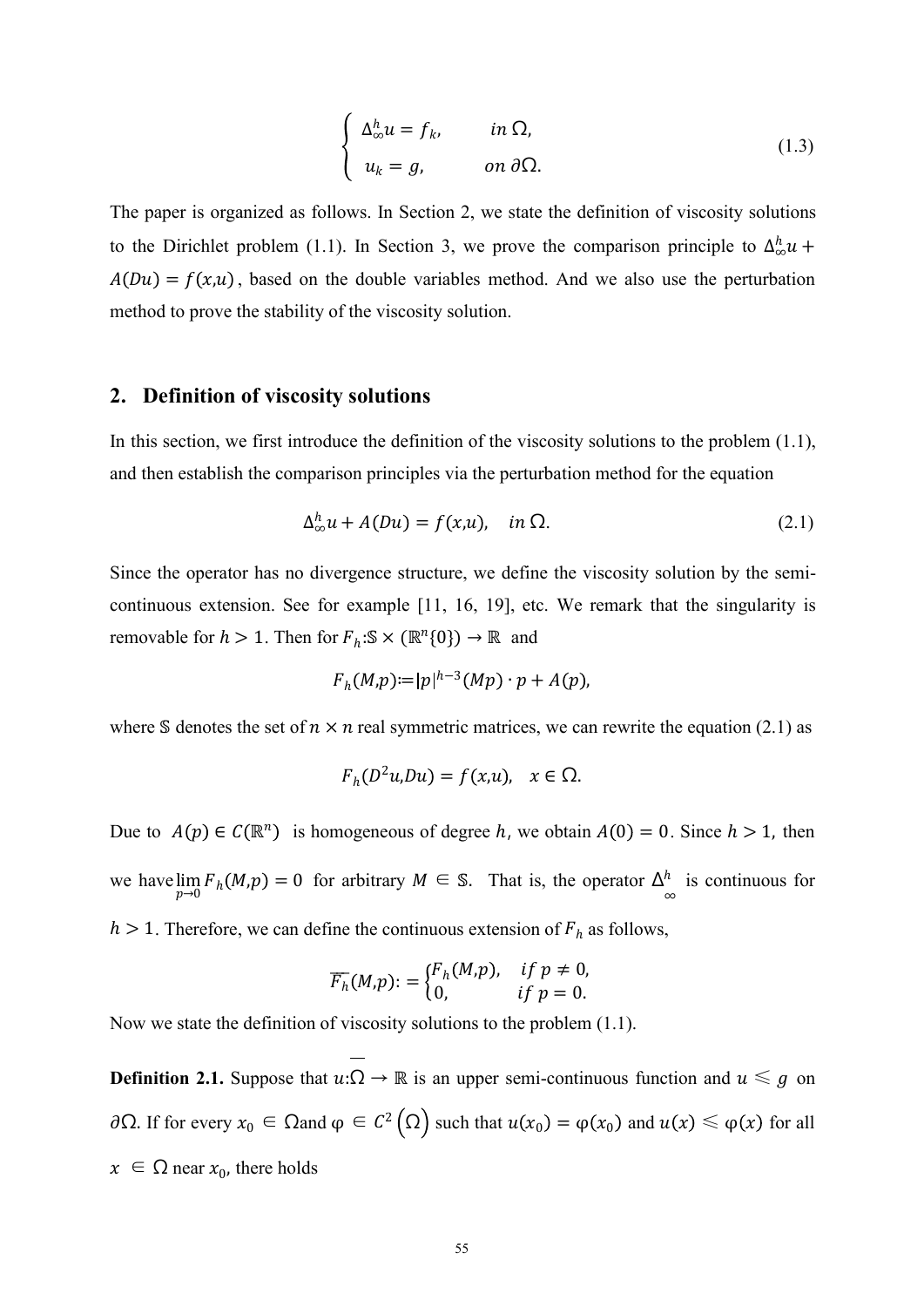$$
\overline{F}_h(D^2 \varphi(x_0), D \varphi(x_0)) \geq f(x_0, \varphi(x_0)).
$$

Then we say that  $u$  is a viscosity subsolution to  $(1.1)$ .

Similarly, suppose that  $u:\Omega \to \mathbb{R}$  is a lower semi-continuous function and  $u \ge g$  on  $\partial \Omega$ . If for every  $x_0 \in \Omega$  and  $\varphi \in C^2(\Omega)$  such that  $u(x_0) = \varphi(x_0)$  and  $u(x) \ge \varphi(x)$  for all  $x \in \Omega$  $\Omega$  near  $x_0$ , there holds

$$
\overline{F}_h(D^2 \varphi(x_0), D \varphi(x_0)) \leqslant f(x_0, \varphi(x_0)).
$$

Then we say that  $u$  is a viscosity supersolution to  $(1.1)$ .

A function  $u \in C(\Omega)$  is a viscosity solution to (1.1) in  $\Omega$  if it is both a viscosity subsolution and viscosity supersolution of (1.1).

We can also use sub-jets and super-jets (see [11]) to define the viscosity subsolution and the viscosity supersolution equivalently. Now we first recall the definition of sub-jets and superjets.

The second order super-jet of upper semi-continuous function  $u$  at  $x_0 \in \Omega$  is the set

$$
\mathcal{J}^{2,+}u(x_0)=\{(D\varphi(x_0),D^2\varphi(x_0)):\varphi\in\mathcal{C}^2(\Omega)\text{ and }u-\varphi\text{ has a local maximum at }x_0\},\
$$

and its closure is

$$
\mathcal{J}^{2,+}u(x_0) = \{(p,M) \in \mathbb{R}^n \times \mathbb{S} : \exists (x_i, p_i, M_i) \in \Omega \times \mathbb{R} \times \mathbb{S} \text{ such that}
$$
  

$$
(p_i, M_i) \in \mathcal{J}^{2,+}u(x_i) \text{ and } (x_i, p_i, M_i) \to (x_0, p, M)\}.
$$

Similarly, the second order sub-jet of lower semi-continuous function  $u$  at  $x_0 \in \Omega$  is the set

$$
\mathcal{J}^{2,-}u(x_0)=\{(D\varphi(x_0),D^2\varphi(x_0)):\varphi\in C^2(\Omega)\text{ and }u-\varphi\text{ has a local minimum at }x_0\},\
$$

and its closure is

$$
\overline{\mathcal{J}}^{2,-}u(x_0) = \{ (p,M) \in \mathbb{R}^n \times \mathbb{S} : \exists (x_i, p_i, M_i) \in \Omega \times \mathbb{R} \times \mathbb{S} \text{ such that}
$$
  

$$
(p_i, M_i) \in \mathcal{J}^{2,-}u(x_i) \text{ and } (x_i, p_i, M_i) \to (x_0, p, M).
$$

**Definition 2.2.** We say that  $u \in C(\Omega)$  is a viscosity subsolution to (2.1) if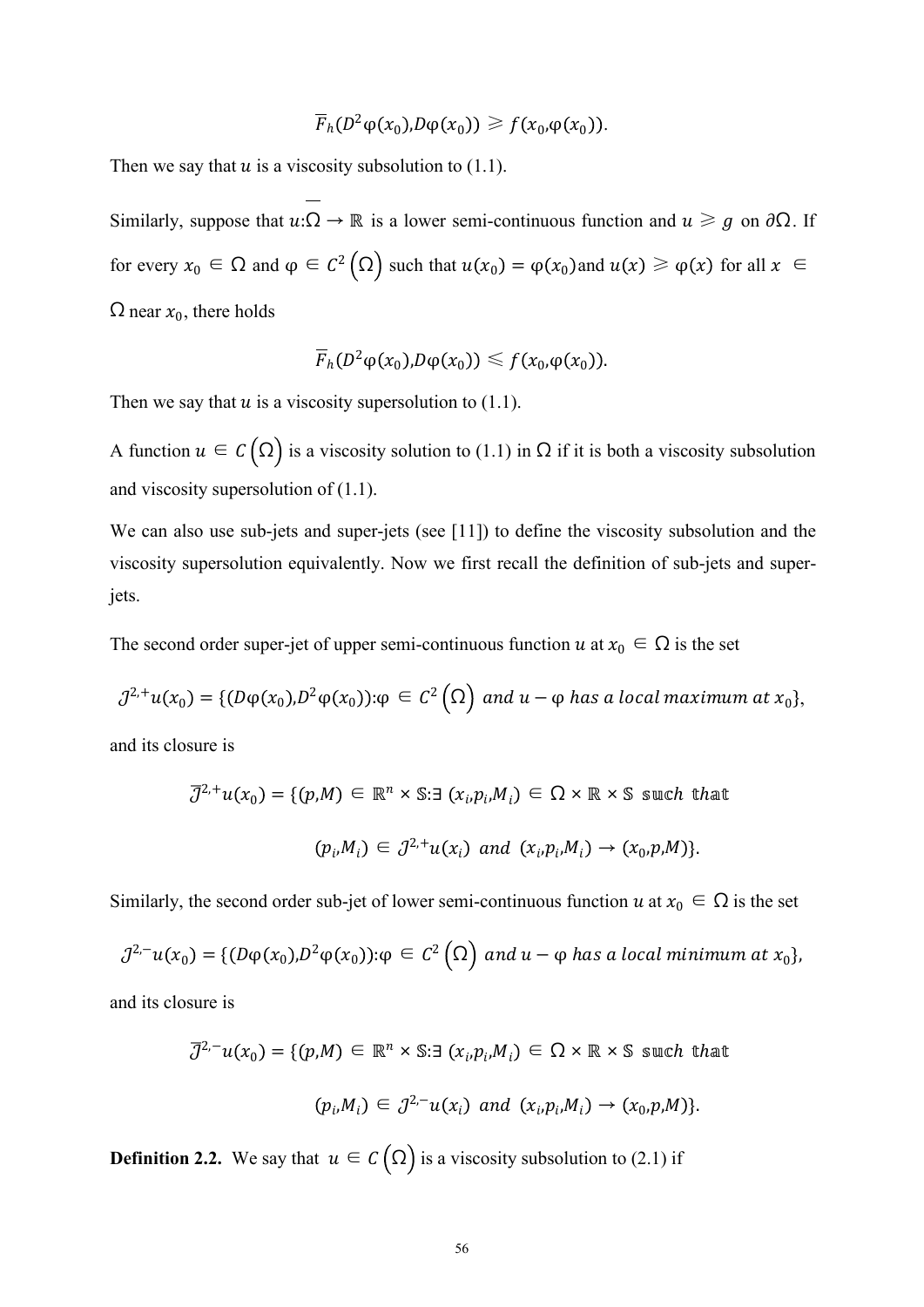$$
\overline{F}_h(M,p) \geq f(x_0,u(x_0)), \quad \forall \ (p,M) \in \overline{\mathcal{J}}^{2,+}u(x_0), \forall \ x_0 \in \Omega.
$$

Similarly, we say that  $u \in C(\Omega)$  is a viscosity supersolution to (2.1) if

$$
\overline{F}_h(M,p)\leq f(x_0,u(x_0)),\quad \forall \ (p,M)\in \overline{\mathcal{J}}^{2,-}u(x_0), \forall \ x_0\in \Omega.
$$

### **3. Comparison principle**

In this section, we first prove the comparison principle by the perturbation method based on the viscosity solutions theory, and then establish a stability result.

Now we recall the maximum principle for infinity harmonic functions which can be deduced from Harnack's inequality ( see for example [3,7]).

**Lemma 3.1** Let 
$$
u \in C(\overline{\Omega})
$$
 satisfy  $\Delta_{\infty} u \ge 0$  in the viscosity sense. Then  
\n
$$
\sup_{\Omega} u = \sup_{\partial \Omega} u.
$$

Moreover, the supremum occurs only on the boundary  $\partial\Omega$  unless u is a constant.

Next, we use the double variables method to prove the comparison principle.

*Proof of Theorem 1.1.* We consider the case for  $f(x,t)$  is positive. The case for  $f(x,t)$  is similar and we leave it to the reader.

We define

$$
u_{\varepsilon} := u + \varepsilon \left( u - \sup_{\partial \Omega} u \right), \quad \varepsilon > 0.
$$

By Lemma 3.1, we have  $u \leq \sup u$ . and  $u_{\varepsilon} \leq u$  in  $\Omega$ . Since  $f(x,t) > 0$  in  $\Omega \times \mathbb{R}$  and  $\partial\Omega$ 

 $A(p) \in C(\mathbb{R}^n, \mathbb{R})$  is homogeneous of degree h, it is easy to verify

$$
\Delta_{\infty}^{h} u_{\varepsilon} + A(Du_{\varepsilon}) = (1+\varepsilon)^{h} \left[ \Delta_{\infty}^{h} u + A(Du) \right] \geq (1+\varepsilon)^{h} f(x, u) \geq (1+\varepsilon)^{h} f(x, u_{\varepsilon}) \geq f(x, u_{\varepsilon}),
$$

that is,  $u_{\varepsilon}$  is a viscosity subsolution to the equation (2.1).

We claim that  $u_{\varepsilon} \leq v$  in  $\Omega$ . We argue by contradiction. Suppose that  $u_{\varepsilon} > v$  somewhere in  $\Omega$ .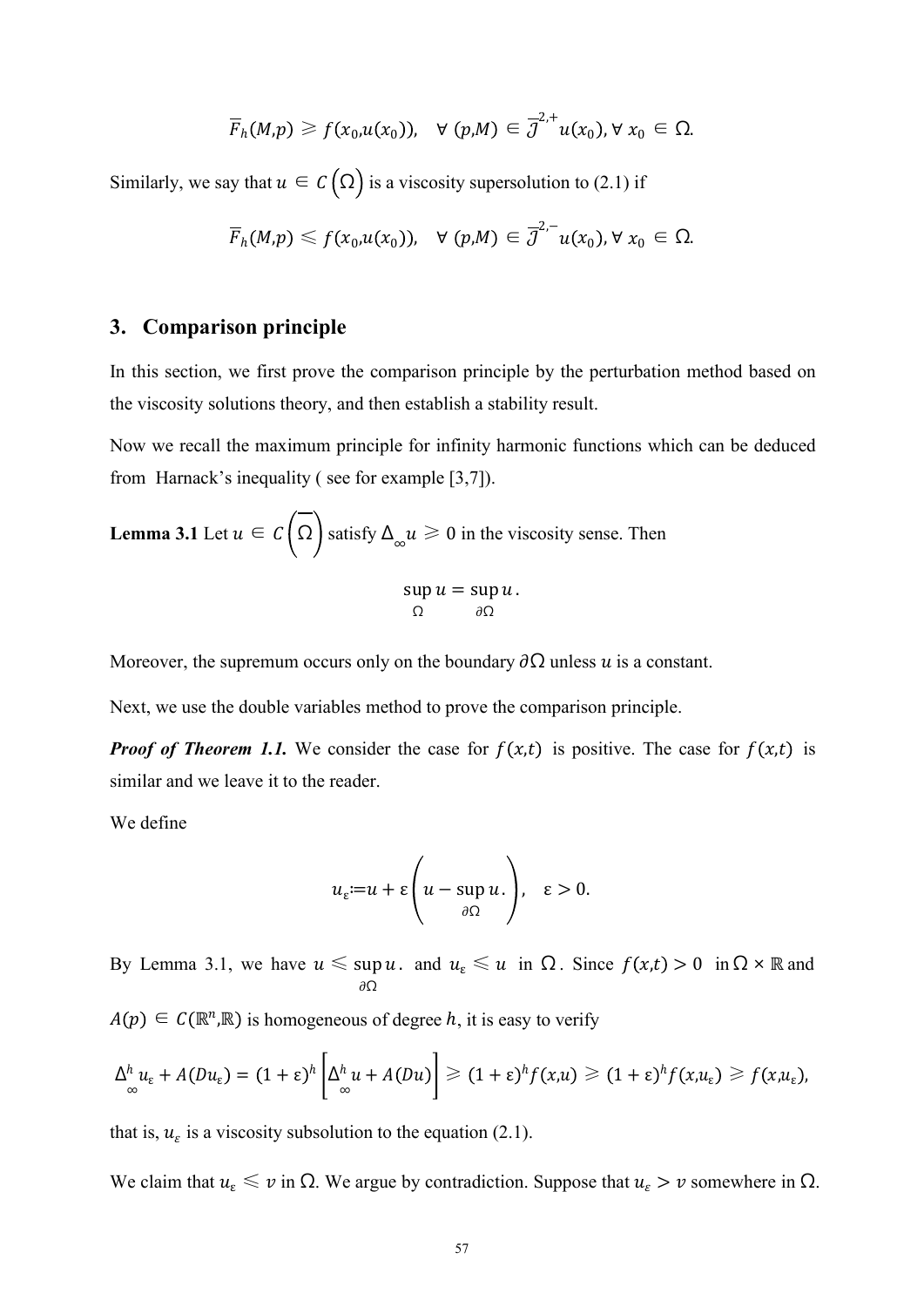Set

$$
M = \sup_{\Omega} (u_{\varepsilon} - v) = u_{\varepsilon}(x_0) - v(x_0) > 0.
$$
 (3.1)

Using the arguments in [11], we double the variables

$$
w_j(x,y) = u_{\varepsilon}(x) - v(y) - j|x - y|^4/4, \ (x,y) \in \Omega \times \Omega, j = 1, 2, \dots
$$

We denote the maximum point of  $w_j$  over  $\Omega \times \Omega$  by  $(x_j, y_j)$ . According to Proposition 3.7 in [11], we have

$$
\lim_{j\to\infty}M_j=\lim_{j\to\infty}\Big(u_{\varepsilon}\big(x_j\big)-v\big(y_j\big)-j\big|x_j-y_j\big|^4/4\Big)=M
$$

and

$$
\lim_{j\to\infty}j\big|x_j-y_j\big|^4/4=0.
$$

It is obvious  $x_j \to x_0$ ,  $y_j \to x_0$  as  $j \to \infty$ . Since  $M > 0 \ge \sup(u_\varepsilon - v)$ , there is an open set  $\partial\Omega$  $u_{\varepsilon} - v$ ), there is an open set

 $\Omega_0$  such that  $x_0, x_j$  and  $y_j \in \Omega_0 \subseteq \Omega$  for  $j \to \infty$ .

Set

$$
\varphi(x) = j|x - y_j|^4/4, \quad \varphi(y) = -j|x_j - y|^4/4.
$$

It is clear that the functions  $u_{\varepsilon} - \varphi$  and  $v - \varphi$  have a local maximum at  $x_i$  and a local minimum at  $y_j$  respectively. We consider the two cases: either  $x_j \neq y_j$  or  $x_j = y_j$  for  $j \to \infty$ .

**Case 1:** If  $x_j = y_j$ , we have  $D\varphi(x_j) = 0$  and  $D^2\varphi(x_j) = 0$ . Since  $A(p) \in C(\mathbb{R}^n)$  is homogeneous of degree h, we get  $A(0) = 0$ . And since  $u_{\varepsilon}$  is a viscosity subsolution, we have

$$
f(x_j.\varphi(x_j)) = f(x_j.u_\varepsilon(x_j)) \leq 0
$$

which is contradictory to  $f > 0$  in  $\Omega$ .

**Case 2:** If  $x_j \neq y_j$ , we shall use jets and maximum principle for semi-continuous functions, see [11]. There exist  $n \times n$  symmetric matrices  $X_j$  and  $Y_j$  such that  $Y_j - X_j \ge 0$  and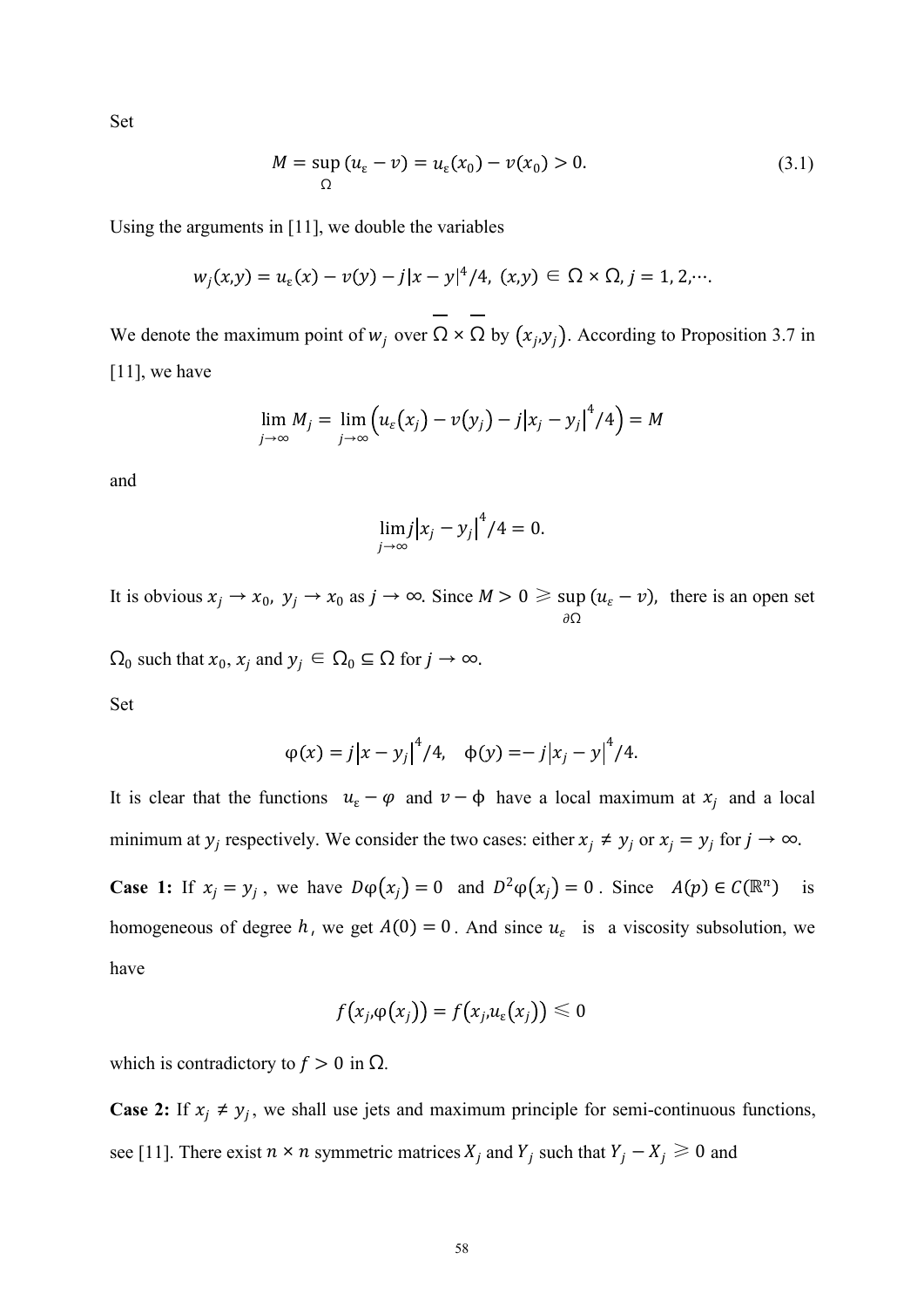$$
\big(p_j.X_j\big)\in\overline{{\cal J}}^{2,+}u_\varepsilon(x_j),\ \ \, \big(p_j.Y_j\big)\in\overline{{\cal J}}^{2,-}\nu\big(y_j\big),
$$

where  $p_j = j|x_j - y_j|^2 (x_j - y_j)$ . Again since  $\Delta_{\infty}^h u_{\epsilon} + A(Du_{\epsilon}) \ge (1 + \epsilon)^h f(x, u_{\epsilon}) \ge f(x, u_{\epsilon})$ 

and  $\Delta_{\infty}^{h}$   $\nu + A(D\nu) \leq f(x,\nu)$  in the viscosity sense, we have

$$
0 \leqslant |p_j|^{h-3} \langle X_j p_j, p_j \rangle + A(p_j) - (1+\varepsilon)^h f(x_j, u_\varepsilon(x_j))
$$
  
\n
$$
\leqslant |p_j|^{h-3} \langle Y_j p_j, p_j \rangle + A(p_j) - f(y_j, v(y_j)) + f(y_j, v(y_j)) (1+\varepsilon)^h f(x_j, u_\varepsilon(x_j))
$$
  
\n
$$
\leqslant f(y_j, v(y_j)) - (1+\varepsilon)^h f(x_j, u_\varepsilon(x_j)),
$$

where we have used  $Y_j - X_j \ge 0$ . Letting  $j \to \infty$ , we get

$$
f(x_0, v(x_0)) - (1 + \varepsilon)^h f(x_0, u_\varepsilon(x_0)) \ge 0. \tag{3.3}
$$

Since  $f(x,t)$  is non-decreasing in t and  $u_{\varepsilon}(x_0) > v(x_0)$ , we have  $f(x_0, u_{\varepsilon}(x_0)) \ge$  $f(x_0, v(x_0))$  which contradicts to (3.3). Hence, we have  $u_\varepsilon \leq v$  in  $\Omega$ . Letting  $\varepsilon \to 0$ , we get  $u \leq v$  in  $\Omega$ .

Now, we prove the stability of the problem (1.3).

*Proof of Theorem 1.3.* Set  $M$ : = sup  $u_{\infty}$  – inf $u_0$ . Clearly, we hav  $\Omega$   $\Omega$  $u_{\infty}$  – inf  $u_0$ . Clearly, we have  $\sup_{\Omega} u_k$  – inf  $u_k \leq M$ ,  $\Omega$   $\Omega$  $u_k - \inf_{\Omega} u_k \leq M$ , for every  $k = 1, 2, \dots$ . Let  $\Omega_0$  be any compact subset of  $\Omega$  and  $d:=dist(\Omega_0, \partial \Omega)$ . We take  $R > 0$  such that  $4R < d$ . Since  $\Delta_{\infty}^{h} u_k \ge 0$  in  $\Omega$ , we have  $\Delta_{\infty} u_k \ge 0$  in  $\Omega$ . By Lemma 2.9 of [3], we get

$$
|u_k(x)-u_k(y)| \leq M \frac{|x-y|}{R}, \quad \forall z \in \Omega_0, x,y \in B_{R/2}(z).
$$

By compactness, we get  $\{u_k\}$  is equicontinuous in  $\Omega_0$ . On taking an exhaustion of  $\Omega$  by subdomains compactly contained in  $\Omega$ , we apply the standard method of Cantor diagonalization to extract a subsequence of  $\{u_k\}$  that converges uniformly on compact subsets of  $\Omega$ . For simplicity we will continue to denote such subsequence by  $\{u_k\}$ . Set

$$
u(x) := \lim_{k \to \infty} u_k(x), \quad x \in \Omega.
$$

We extend this definition to the closure  $\Omega$  by defining  $u = g$  on  $\partial\Omega$ . By the assumption, we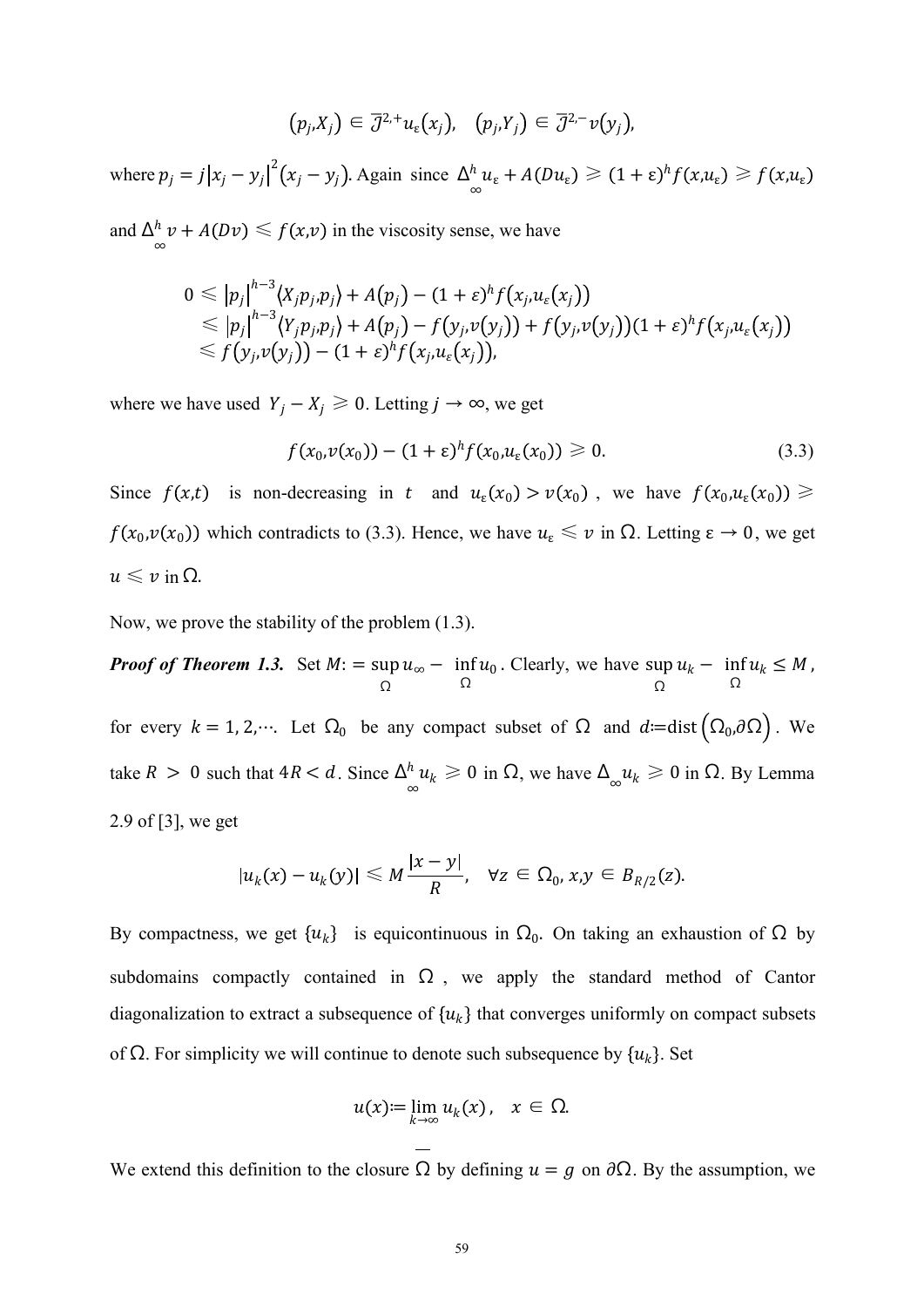have  $u_0 \le u \le u_\infty$  in  $\overline{\Omega}$ . This means that  $u \in C(\overline{\Omega})$ .

Next, we show that  $\Delta_{\infty}^{h} u = f$  in the viscosity sense. Suppose that  $\varphi \in C^{2}(\Omega)$  and  $u - \varphi$  has a local maximum at some  $x_0 \in \Omega$ , i.e.

$$
u(x) - \varphi(x) \leq u(x_0) - \varphi(x_0), \quad x \in B_r(x_0) \subseteq \Omega
$$

for some  $r > 0$ . Suppose that  $x_k$  is a point of maximum of

$$
u_k(x) - \left(\varphi(x) + \frac{\varepsilon}{2}|x - x_0|^2\right), \quad \varepsilon > 0, x \in \overline{B}_r(x_0).
$$

Particularly,

$$
u_k(x_k)-\left(\varphi(x_k)+\frac{\varepsilon}{2}|x_k-x_0|^2\right)\geq u_k(x_0)-\varphi(x_0).
$$

Since  $x_k \in \overline{B}_r(x_0)$ , by passing to a subsequence,  $x_k \to \hat{x}$ , for some  $\hat{x} \in \overline{B}_r(x_0)$ . Letting  $k \to \infty$  in (3.4), we have

$$
u(\hat{x}) - (\varphi(\hat{x}) + \frac{\varepsilon}{2}|\hat{x} - x_0|^2) \geq u(x_0) - \varphi(x_0),
$$

i.e.

$$
\frac{\varepsilon}{2}|\hat{x}-x_0|^2\leq u(\hat{x})-\varphi(\hat{x})-(u(x_0)-\varphi(x_0))\leqslant 0.
$$

Then we have  $\hat{x} = x_0$  Thus,  $x_k \in B_{r/2}(x_0)$  for sufficiently large k. Since  $u_k$  is a viscosity subsolution and  $x_k$  is a point of local maximum of  $u_k(x) - (\varphi(x) + \frac{\varepsilon}{2}|x - x_0|^2)$  in  $B_r(x_0)$ , we have

$$
\Delta_{\infty}^{h} \varphi(x_k) + O(\varepsilon) \geq f_k(x_k). \tag{3.5}
$$

Taking the limit in (3.5) and recalling that  $f_k \to f$  locally uniformly in  $\Omega$ , we find that

$$
\Delta_{\infty}^h \varphi(x_0) + O(\varepsilon) \geq f(x_0).
$$

Letting  $\varepsilon \to 0$ , we have  $\Delta_{\infty}^h u \geq f$  in the viscosity sense. Similarly, we can prove that  $u$  is a viscosity supersolution.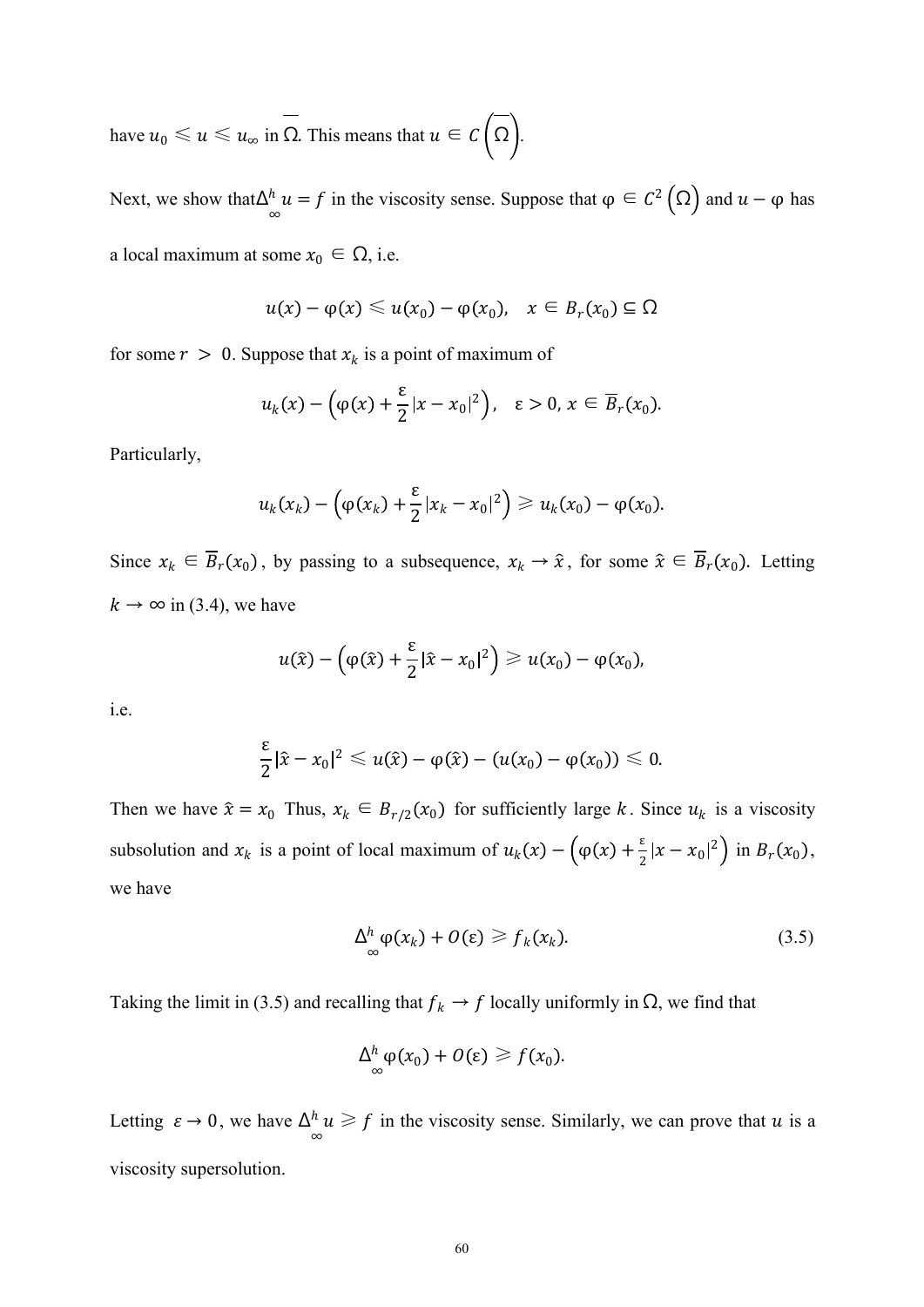## **References**

- [1] E. Abderrahim, D. Xavier, L. Zakariaa and L. Olivier, Nonlocal infinity Laplacian equation on graphs with applications in image processing and machine learning, Mathematics and Computers in Simulation, 102(2014), 153-163.
- [2] G. Aronsson, Extension of functions satisfying Lipschitz conditions, Ark. Mat. 6(1967), 551-561.
- [3] G. Aronsson, M. G. Crandall, P. Juutinen, A tour of the theory of absolutely minimizing functions, Bull. Amer. Math. Soc. 41(2004), 439-505.
- [4] S. Armstrong, C. Smart, An easy proof Jensen's theorem on the uniqueness of infinity harmonic functions. Calc. Var. Partial Differ. Equ. 37(2010), 381-384.
- [5] T. Bhattacharya, A. Mohammed, On solutions to Dirichlet problems involving the infinity-Laplacian, Adv. Calc. Var. 4(2011), 445-487.
- [6] V. Caselles, J. M. Morel and C. Sbert, An axiomatic approach to image interpolation, IEEE Trans. Image Process, 7(1998), 376-386.
- [7] M. G. Crandall, A visit with the ∞-Laplace equation, in Calculus of Variations and Nonlinear Partial Differential Equations, Lecture Notes in Math. 1927, pp. 75-122, Springer, Berlin, 2008.
- [8] M. G. Crandall, L. C. Evans and R. F. Gariepy, Optimal Lipschitz extensions and the infinity-Laplacian, Calc. Var. Partial Differ. Equ. 13(2001), 123-139.
- [9] M. G. Crandall, P. L. Lions, Viscosity solutions and Hamilton-Jacobi equations. Trans. Am. Math. Soc. 277(1983), 1-42.
- [10] M. G. Crandall, L. C. Evans, P. L. Lions, Some properties of viscosity solutions of Hamilton-Jacobi equations. Trans. Am. Math. Soc. 282(1984), 487-502.
- [11] M. G. Crandall, H. Ishii, P. L. Lions, User's guide to viscosity solutions of second order partial differential equations, Bull. Amer. Math. Soc. (N. S.) 27(1992), 1-67.
- [12] L. C. Evansand W.Gangbo, Differential equations methods for the Monge-Kantorovich mass transfer problem, Mem. Amer. Math. Soc., 137 (1999) no.653, viii+66 pp.
- [13] A. Elmoataz, M. Toutain, D. Tenbrinck, On the p-Laplacian and ∞-Laplacian on graphs with applications in image and data processing, SIAM J. Imaging Sciences, 8(4) (2015), 2412-2451.
- [14] J. Garcia-Azorero, J. J. Manfredi, I. Peral and J. D. Rossi, The Neumann problem for the ∞−Laplacian and the Monge-Kantorovich mass transfer problem, Nonlinear Analysis: Theory Methods & Applications,  $66$  (2007), 349–366.